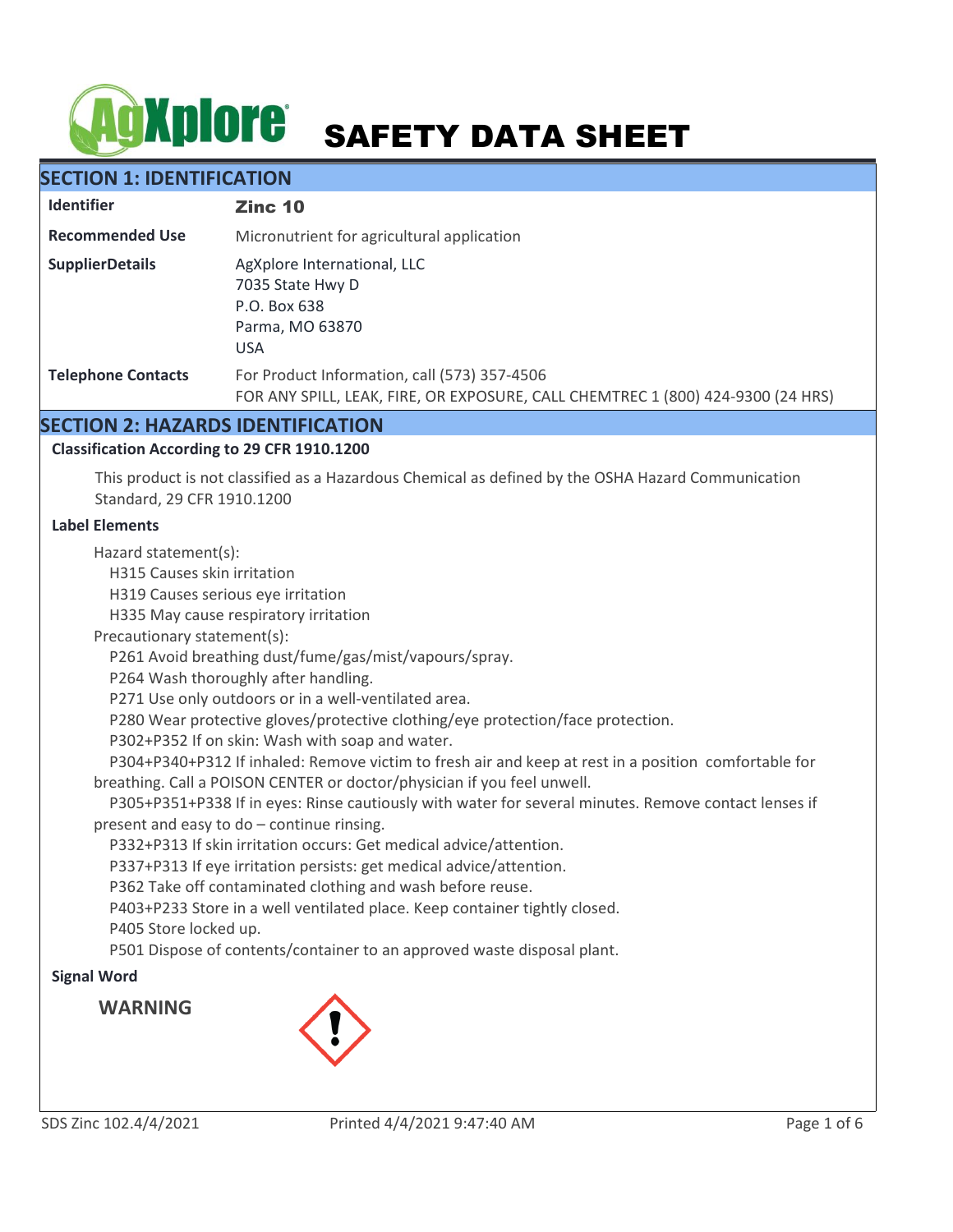# **KEEP OUT OF REACH OF CHILDREN**

#### **Other Hazards**

No other known hazards.

# **SECTION 3: COMPOSITION**

| <b>Ingredient Name</b> | <b>CAS Number</b> | Percent |
|------------------------|-------------------|---------|
| Zinc Sulfate           | 7733-02-0         | >30.0%  |

# **SECTION 4: FIRST AID MEASURES**

#### **Description of First Aid Measures**

If symptoms occur, call a poison control center or doctor for treatment advice.

If in eyes: Hold eye open and rinse slowly and gently with water for 15-20 minutes. Remove contact lenses, if present, after the first 5 minutes, then continue rinsing eye.

If on skin: Take off contaminated clothing. Rinse skin immediately with plenty of water for 15-20 minutes.

If swallowed: Call a poison control center or doctor immediately for advice. Have person sip a glass of water if able to swallow. Do not induce vomiting unless told to do so by a poison control center or doctor. Do not give anything by mouth to an unconscious person.

If inhaled: Move person to fresh air. If person is not breathing, call 911 or an ambulance, then give artificial respiration, preferably by mouth-to-mouth, if possible.

#### **Most Important Symptoms and Effects Acute and Delayed**

Eyes: Contact may cause slight temporary eye irritation. Mist may cause irritation. Corneal injury is unlikely.

Skin: Prolonged contact is essentially nonirritating to skin, and is unlikely to result in absorption of harmful amounts. Repeat

#### **Immediate Medical Attention and Special Treatment**

Treat symptomatically. Have container with you when seeking medical advice.

Note to physician: No specific antidote. Treat symptomatically and according to the condition of the patient.

# **SECTION 5: FIRE-FIGHTING MEASURES**

#### **Extinguishing Media**

Use water fog or fine spray, dry chemical fire extinguishers, carbon dioxide fire extinguishers, or foam. Do not use direct water stream, as this may spread the fire.

#### **Special Hazards Arising from the Substance or Mixture**

Avoid inhaling the fumes.

#### **Special Protective Equipment and Precautions for Firefighters**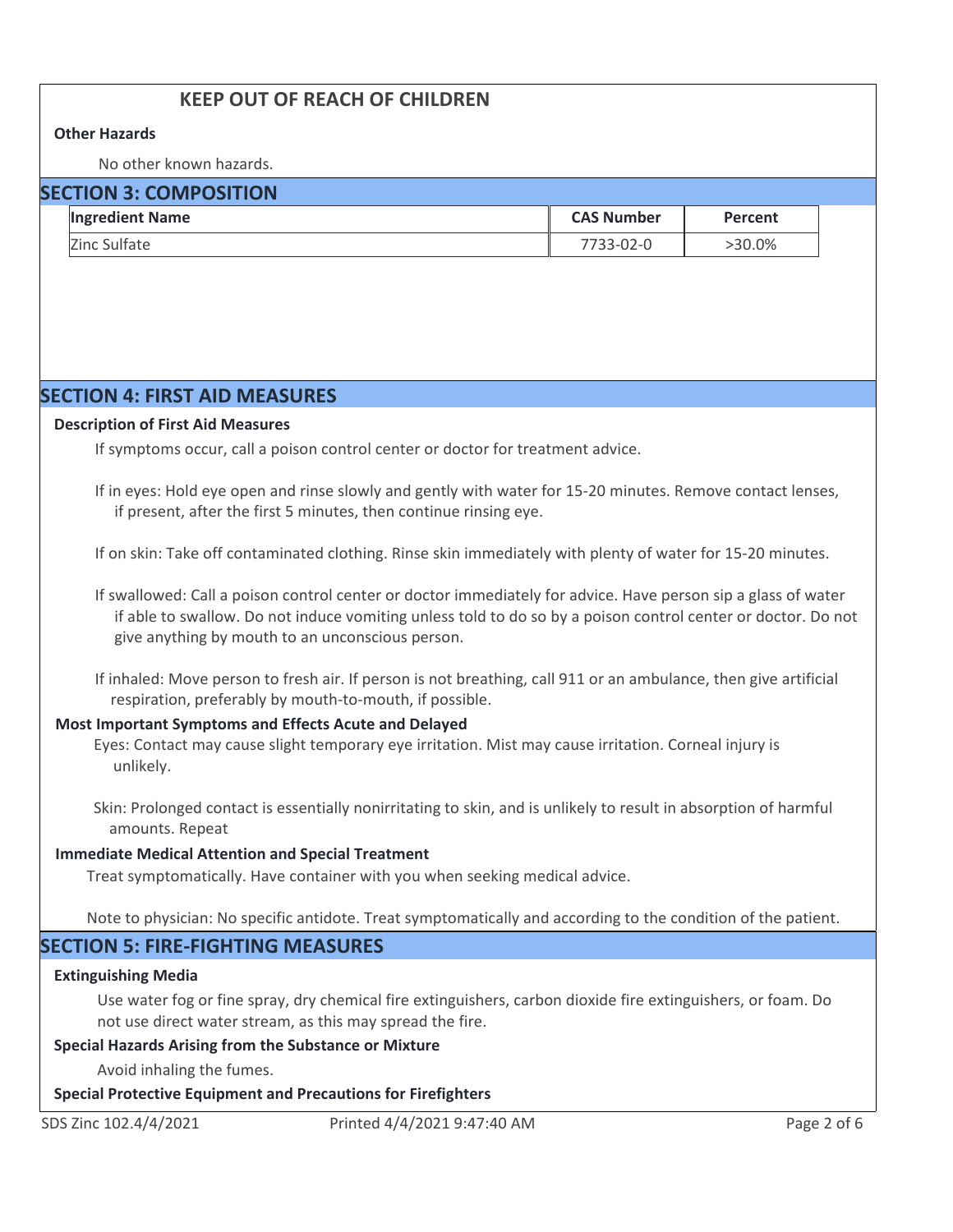Wear positive-pressure self-contained breathing apparatus (SCBA) and protective fire-fighting gear. If protective equipment is not available or is not used, fight fire from a protected location or safe distance.

Consider the use of unmanned hose holders or monitor nozzles. Keep people away. Isolate the fire and deny unnecessary entry. Move container from fire area if this is possible without hazard.

Immediately withdraw all personnel from the area in case of rising sound from venting safety devices or discoloration of the container. Use water spray to cool fire exposed containers and fire affected zone until fire is out and the danger of reignition has passed.

# **SECTION 6: ACCIDENTAL RELEASE MEASURES**

#### **Personal Precautions Protective Equipment and Emergency Procedures**

Avoid inhalation of vapors, dusts, and spray mist. Avoid contact with skin and eyes. Spilled material may cause a slipping hazard. Use appropriate personal protective equipment (see section 8).

#### **Environmental Precautions**

Prevent further spillage if safe to do so. Prevent from entering into soil, ditches, sewers, waterways, and/or groundwater.

#### **Methods and Materials for Containment and Cleanup**

Contain spilled material if possible. Absorb with inert material and dispose of in accordance with applicable regulations. See additional information in Section 13 Disposal Considerations.

# **SECTION 7: HANDLING AND STORAGE**

#### **Advice on Safe Handling**

Wear protective equipment. Avoid contact with eyes, skin, and clothing. Do not eat, drink, or smoke while handling this product. Ensure adequate ventilation. Avoid inhalation of dusts, vapors, or spray mist. Avoid prolonged exposure. Wash hands thoroughly after handling.

#### **Conditions for Safe Storage**

Store in original container. Do not freeze. Store away from direct sunlight or ultraviolet light. Store in a dry place. Do not reuse empty container. Do not allow water to be introduced into container. Do not contaminate water, food, or feed by storage or disposal.

# **SECTION 8: EXPOSURE CONTROLS/PERSONAL PROTECTION**

#### **Control Parameters**

No TLV/PEL listings for this mixture.

Appropriate engineering controls: Provide adequate ventilation. Provide eyewash station and safety shower.

#### **Exposure Controls**

Personal Protective Equipment: Wear splashproof goggles or shielded safety glasses, chemical-resistant gloves, long pants, long-sleeved shirt, shoes plus socks, and a chemical-resistant apron.

**Evaporation Rate**

**Viscosity Liquid Density**

**Specific Gravity (H2O = 1.0) Solubility in Water (by Weight) Autoignition Temperature Decomposition Temperature**

# **SECTION 9: PHYSICAL AND CHEMICAL PROPERTIES**

| <b>Physical State</b>   | Liquid                 |
|-------------------------|------------------------|
| <b>Appearance/Color</b> | <b>Clear</b>           |
| Odor                    | Mild odor              |
| <b>Odor Threshold</b>   | No test data available |
| pН                      | $2.0 - 3.0$            |
| <b>Freezing Point</b>   | 32 °F                  |
| <b>Flash Point</b>      | Closed Cup 102 °C      |

Not established

No test data available No test data available

Dispersible

Not available

10.0 lbs/gal

1.2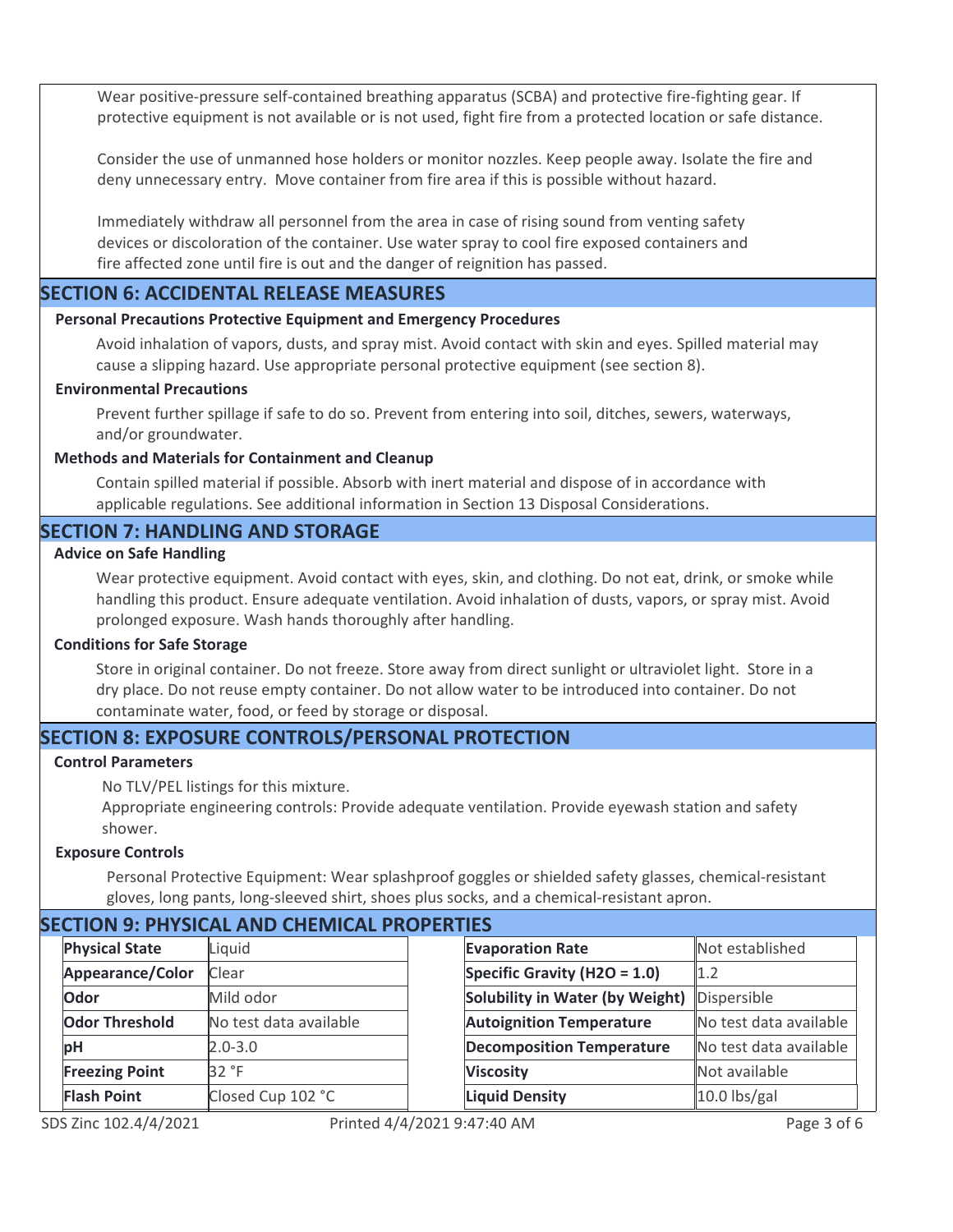| <b>Vapor Pressure</b> | No test data available |  |
|-----------------------|------------------------|--|
|-----------------------|------------------------|--|

# **SECTION 10: STABILITY AND REACTIVITY**

#### **Reactivity**

Stable. No dangerous reaction potential known under normal conditions of use.

#### **Chemical Stability**

Stable under normal temperature and storage conditions.

#### **Possibility of Hazardous Reactions**

Stable under normal conditions.

#### **Conditions to Avoid**

Avoid exposure to strong oxidizers, strong bases, and strong acids. Avoid extreme heat, open flame, sparks, and other sources of ignition.

#### **Incompatible Materials**

Strong acids, strong bases, and strong oxidizers.

#### **Hazardous Decomposition Products**

Decomposition products depend upon temperature, air supply, and the presence of other materials. Decomposition products may include, but are not limited to: aldehydes, alcohols, esters, and organic acids.

# **SECTION 11: TOXICOLOGICAL INFORMATION**

#### **Information on Toxicological Effects**

ROUTES OF EXPOSURE Eye contact: May cause irritation. Skin contact: Can be absorbed, may cause irritation. Inhalation: Unknown. Ingestion: Unknown.

#### EXPOSURE SYMPTOMS

 Eye irritation: stinging, tearing, redness, swelling, and blurred vision. Skin irritation: Burning and skin damage. Allergic skin reaction:Redness and rash.

#### ACUTE AND CHRONIC EFFECTS

Contact may irritate or burn eyes. Components may be absorbed into the body through the skin. Prolonged inhalation may be harmful. Prolonged exposures may cause chronic effects.

# ACUTE TOXICITY Oral: N/A Dermal: N/A Eye damage/eye irritation: May cause slight temporary eye irritation. Mist may cause eye irritation. Skin corrosion/irritation: N/A Carcinogenicity: N/A

# **SECTION 12: ECOLOGICAL INFORMATION**

### **Ecotoxicity**

This product is not classified as environmentally hazardous. Aquatic Acute Toxicity: EC50 Algae: N/A LC50 Crustacea: N/A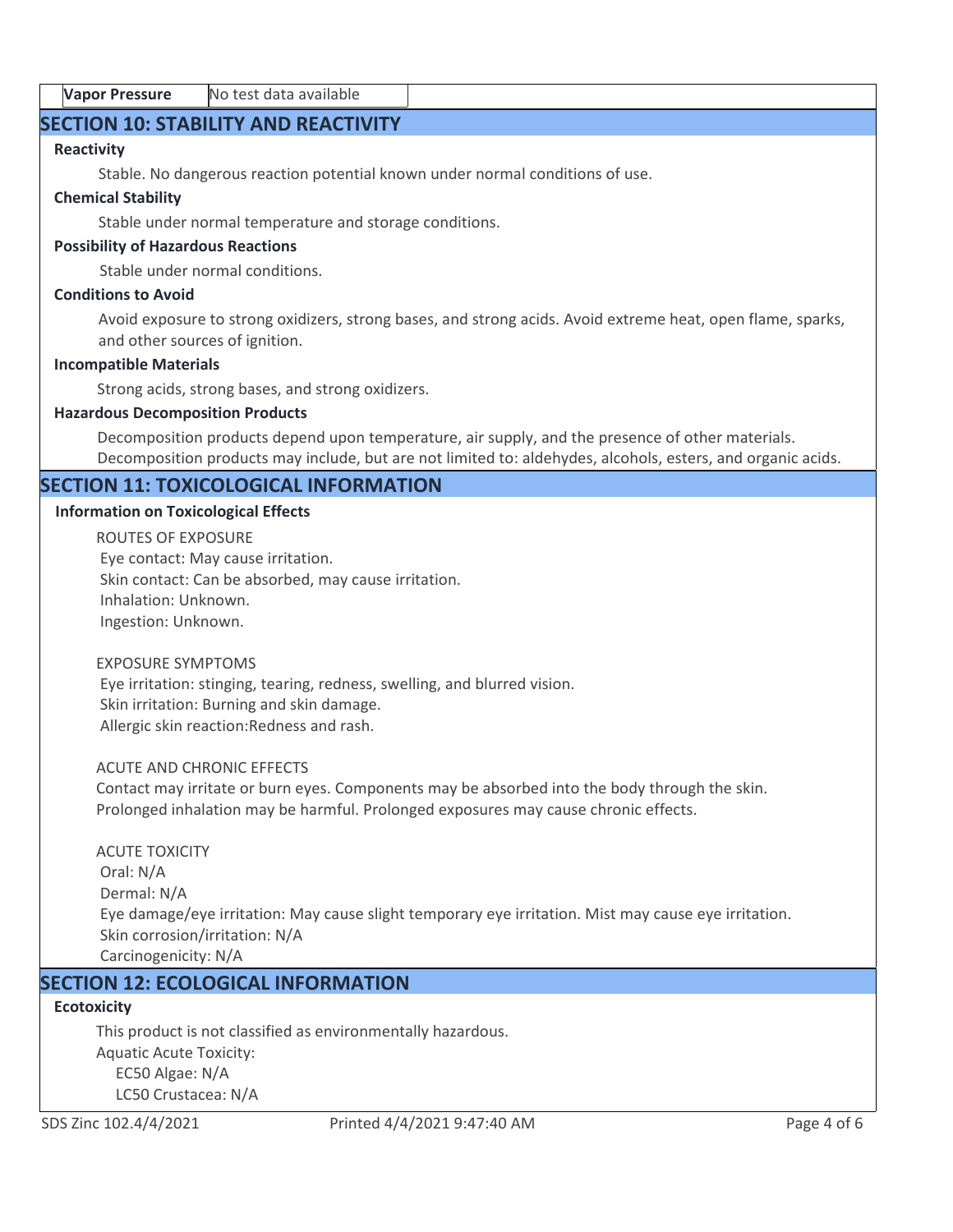LC50 Fish: N/A

#### **Persistence and Degradability**

Material is readily biodegradable.

#### **Bioaccumulative Potential**

No data available.

#### **Mobility in Soil**

No data available.

#### **Other Adverse Effects**

No other known adverse effects.

# **SECTION 13: DISPOSAL CONSIDERATIONS**

#### **Waste Treatment Methods**

Do not reuse empty container. Triple rinse, then offer for recycling or disposal in a sanitary landfill, or by other means in accordance with local, state, and federal regulations.

Dispose of waste materials at an approved waste disposal facility. Do not dump material in sewer or any body of water, or on the ground.

# **SECTION 14: TRANSPORT INFORMATION**

#### **Transportation**

DOT Non-Bulk: Not Regulated DOT Bulk: Not Regulated

# **SECTION 15: REGULATORY INFORMATION**

#### **Safety, Health, and Environmental Regulations**

NFPA Hazard Rating: (0 = Least, 1= Slight, 2=Moderate, 3=High, 4= Severe)

- 0 Health
- 1 Fire
- 0 Reactivity

SARA Title III Hazard Notification and Reporting:

 Section 302 Extremely Hazardous Substances: This product is not known to contain any Extremely Hazardous Substances.

Sections 311 and 312 Hazard Categories:

Immediate (Acute) Health Hazard: No

Delayed (Chronic) Health Hazard: No

Fire Hazard: No

Reactive Hazard: No

Sudden Release of Pressure Hazard: No

 Section 313 Toxic Chemical Release: This product does not contain any chemical components that exceed the threshold reporting quantities in Section 313.

CERCLA Hazardous Substances List (40 CFR 302.4): Not listed

U.S. Toxic Substances Control Act (TSCA): All components of this product are on the TSCA Inventory or are exempt from TSCA Inventory requirements under 40 CFR 720.30